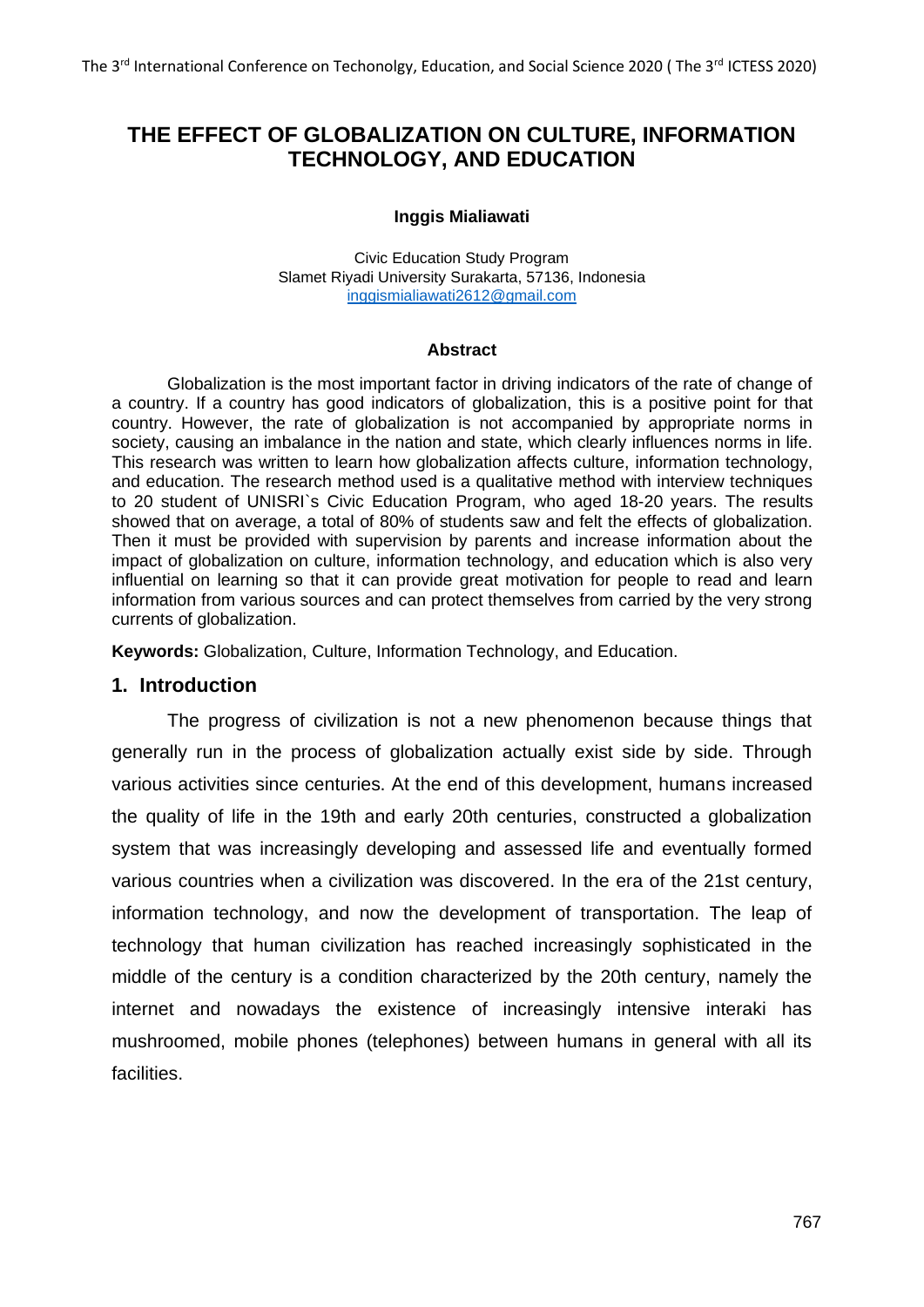# **2. Literature Review**

# 2.1. Definition of Globalization

The word globalization comes from the word "global" in the Indonesian General Dictionary which means "as a whole". As stated by Wuryan and Syaifullah (2009, p. 141) that:

"Etymologically, globalization comes from the word "globe" which means globe, while the suffix sasi means a "process" or a state that is currently running or happening. So etymologically, globalization implies a global process that is currently taking place involving various fields and aspects of the lives of people, nations and countries in the world".

The term globalization is often given a different meaning from one another, so that it needs confirmation first. Ahmed and Doman (Azizy, 2004: 19) define that 'Globalization in principle refers to rapid developments in communication technology, transportation, which can bring distant parts of the world (into things) that can be reached by easy'. The term that is currently known is electronic proximity, which means electronic proximity, where distance is no longer a significant obstacle to establishing communication between residents in this part of the world. This has implications for the openness between countries to access various information that is channeled continuously through information and communication technology (information technology), such as the internet, television or other electronic media. As stated by Martono (2012, p. 97) that "society in the world, from a cultural aspect, shows progress in uniformity. The mass media, especially television, has turned the world into a global village. Information and pictures of events taking place far away can be watched by millions of people at the same time ".

As stated by Martono (2011, p. 96) that Globalization can be defined as the spread of global customs, the expansion of relations across continents, the organization of social life on a global scale, and the growth of a shared global consciousness. Meanwhile, according to Azazy (2004, p. 20) argues that In this era of globalization, there is a meeting and friction of cultural and religious values around the world that take advantage of communication, transportation, and information services resulting from the modernization of technology. This encounter and friction will produce wild competition which means being influenced (annexed) and influencing (annexing); conflicting and colliding different values which will result in either losing or winning; or mutual cooperation (eclectic).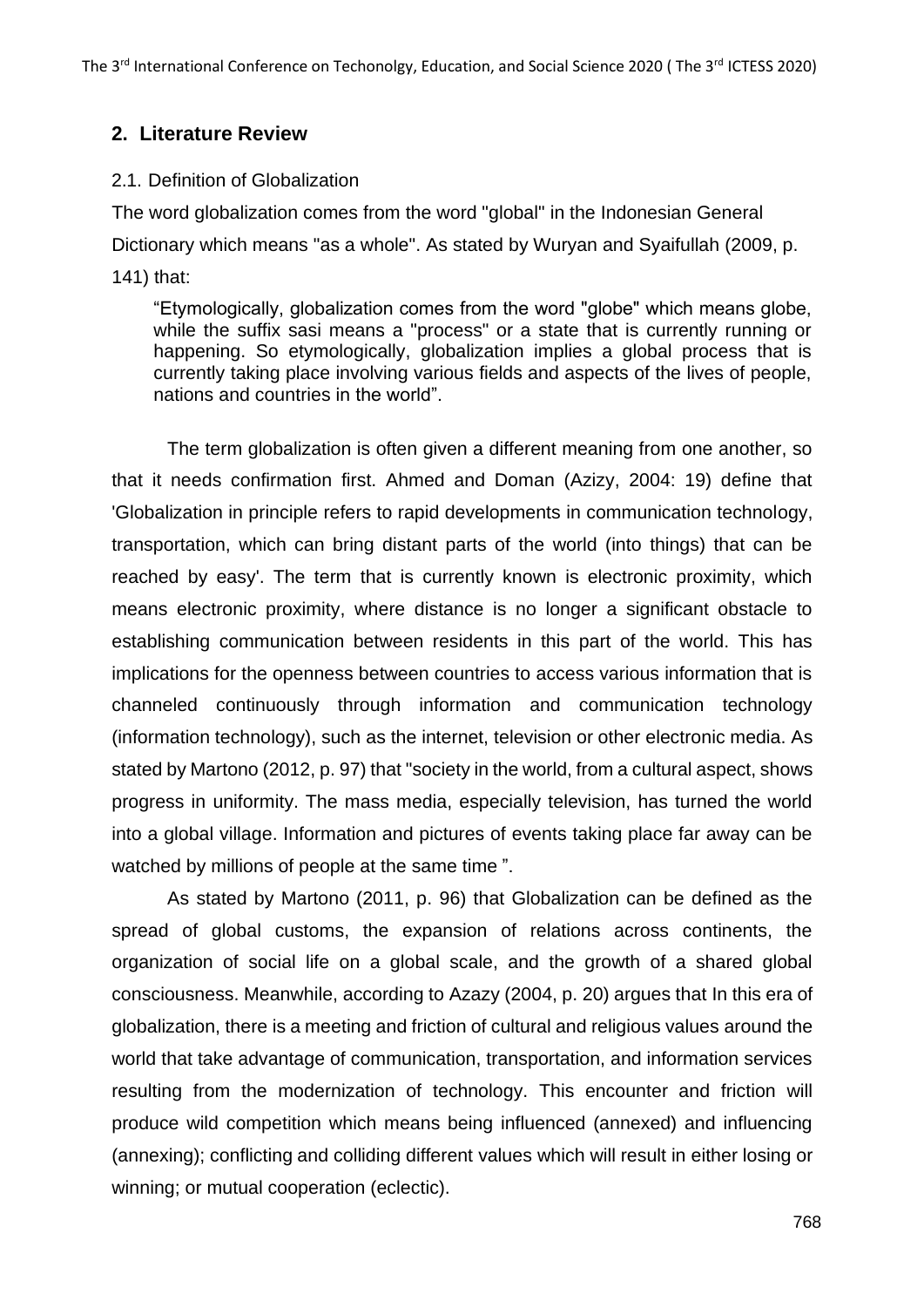From the above understanding, it can be concluded that globalization is a process of spreading worldwide habits, which in principle refers to the rapid development in communication and information technology that can connect distant places to be close and can have an effect on value friction or cultural exchange, whether intentional or not, which can influence human attitudes and behavior in a nation.

### 2.2 Globalization Theory

The following are various kinds of theories according to globalization theories, including:

1. Tiryakian (Ritzer and Goodman, 2010: 587) argues that

"the theory of globalization arises as a result of a series of internal developments in social theory, particularly a reaction to previous perspectives such as modernization theory".

2. Ritzer and Goodman (2010: 588) argue that

"Cultural globalization can be seen as a transnational expansion of shared codes and practices (homogeneity), or as a process in which many local and global cultural inputs interact to create a kind of integration leading to culture grafting (heterogeneity). Trends towards homogeneity are often associated with cultural imperialism. or in other words, increasing international influence on a particular culture."

3. Robertson (Martono, 2012: 96) states that

"Globalization is defined as a process that produces a single world, people around the world become interdependent in all aspects of life, politics, economics and culture".

4. Kellner (Ritzer and Goodman, 2010: 590) argues that

"Globalization shows the capitalist market and a set of social relations and the flow of commodities, capital, technology, ideas, cultural forms, and people that cross national boundaries via a network of global societies. The transmutation of technology and capital work together to create a new, globalized and interconnected world. The technological revolution that produces computer communication networks, transportation, and exchange is a presupposition of the global economy, together with the expansion of the world capitalist market system which is drawing more areas of the world and the space of production, trade and communication into its orbit".

5. Ritzer (Martono 2012: 97) argues that

"Globalization has become a major concern for business people, especially with the emergence of global markets and the various technologies that accompany them".

6. Scott (Martono, 2012: 97) argues that:

"Human power increases with increasingly complex relationships with material objects that are rarely inculcated in a single society. There is a miniaturization of technology connected to humans (laptops, iPods, cellphones); biological transformation to codes of genetic information, increasing the scale and reach of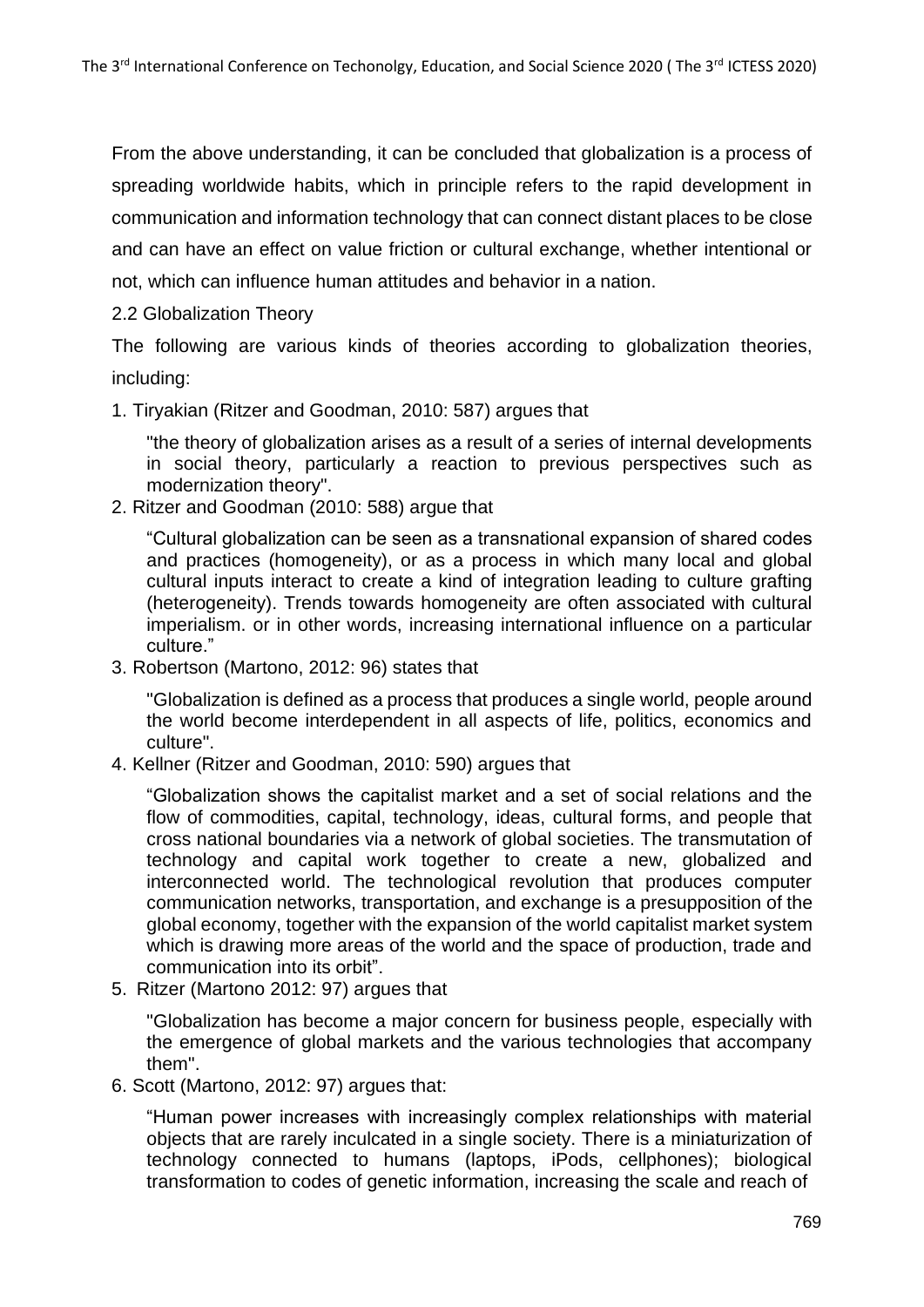waste products and some viruses, changing road, rail and airplane technology that facilitate rapid mobility; and the flow of information and the flow of information and communication that suppress the differences in space and time".

7. Meyer (Ritzer and Goodman, 2010: 589) argues that

"The spread of the nation-stage model around the world, and the emergence of isomorphic forms of governance around the world, or in other words, the growth of models in governance around the world that are more or less similar".

8. Giddens (Ritzer and Goodman, 2010: 589) argues that

"We will never be able to be the rulers of our own history, but we can and must find ways to make this uncontrolled world become controlled".

Based on the above theory, it can be disciplined that globalization can lead to value friction or cultural exchange between countries through increasingly sophisticated technology, information and telecommunications. There may even be the growth of similar models of governance around the world. But all of that can be overcome by creating a world that is

under control.

# **4. Research Methods**

This article uses descriptive analytical methods, data collection, and data analysis. Data collection was carried out online by creating a google form link which was sent to respondents, totaling 20 students of Pancasila and Citizenship Education Semester I and III, consisting of 10 male students and 10 female students aged 18-20 years, all of whom are domiciled in the city of Surakarta in November 2020. A total of 5 questions were given to respondents in the form of:

- a. Do you know what globalization is?
- b. Do you think globalization is important?
- c. Do you feel the changes with globalization?
- d. If so, what change do you think you felt the most about?
- e. In your opinion, what areas are most affected by globalization?

# **5. Result and Discussion**

From the results of data collection, 18 respondents know about globalization, 15 respondents choose that globalization is important, 20 respondents feel the changes due to globalization, 11 respondents feel the most positive changes, and 16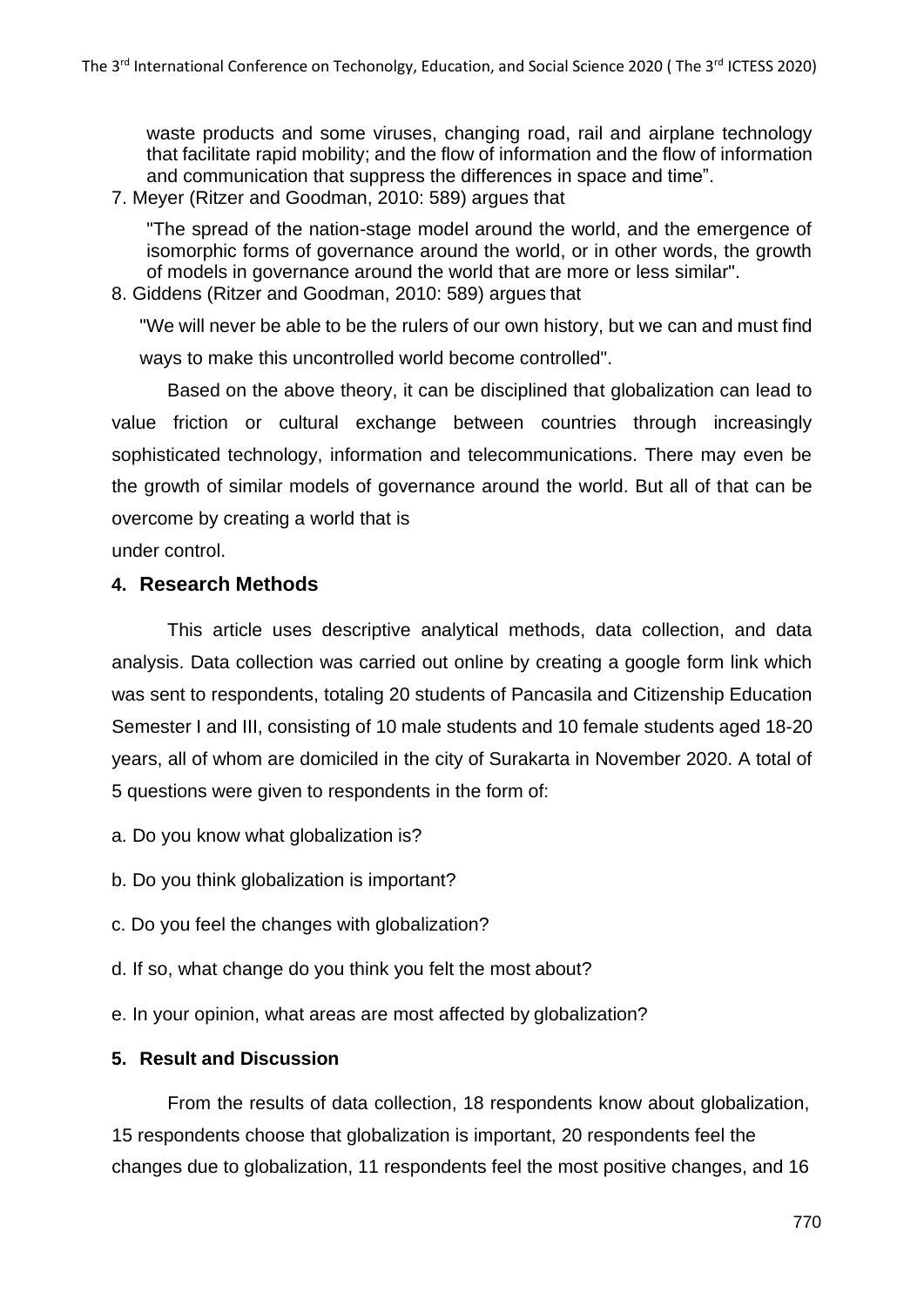respondents choose the social sector as the area most affected by globalization. Globalization of information can be defined as global information which contains general or universal notification content which is conveyed through a general mass communication process. Thus globalization of information and communication is the process of presenting information to society as a whole without paying attention to the heterogeneity of the recipients of the information in the process of communicating. Variable Information globalization is then observed and measured through several indicators as follows: Type of information technology, type of technology used by users in accessing information; Information media, in the form of electronic or printed media used in accessing information; Information content, information enjoyed by users of information media; The communication process, the method used by users of information media in order to exchange information. Socio-cultural life is everything that is created by humans with their thoughts and conscience for and in social life. Or in short, humans make something based on their minds and thoughts which are designated in social life.

An era like this is often called the "era of globalization". Globalization itself is a term that emerged about twenty years ago, and started to become so popular as a new ideology in the last five or ten years. As a term, globalization is so easily accepted or known to people around the world. The discourse of globalization as a process is marked by the rapid development of science and technology so as to fundamentally change the world. Globalization is a special phenomenon in human civilization that continues in global society and is part of the global human process. The presence of information technology and communication technology has accelerated the acceleration of this globalization process.

Globalization touches all the important aspects of life. Advances in science and technology in the field of communication have streamlined the flow of information to all directions without recognizing the boundaries of the geographic, political or cultural environment, including Indonesia. The development of technology in the field of communication does not only make it easier for people to connect remotely and spread information quickly and easily, but also stimulates various changes in people's lives. Today there is no one who is not touched by the mass communication network, except for those who are still living with a culture that has not been able to support it. The development of science and technology in the field of communication can be said to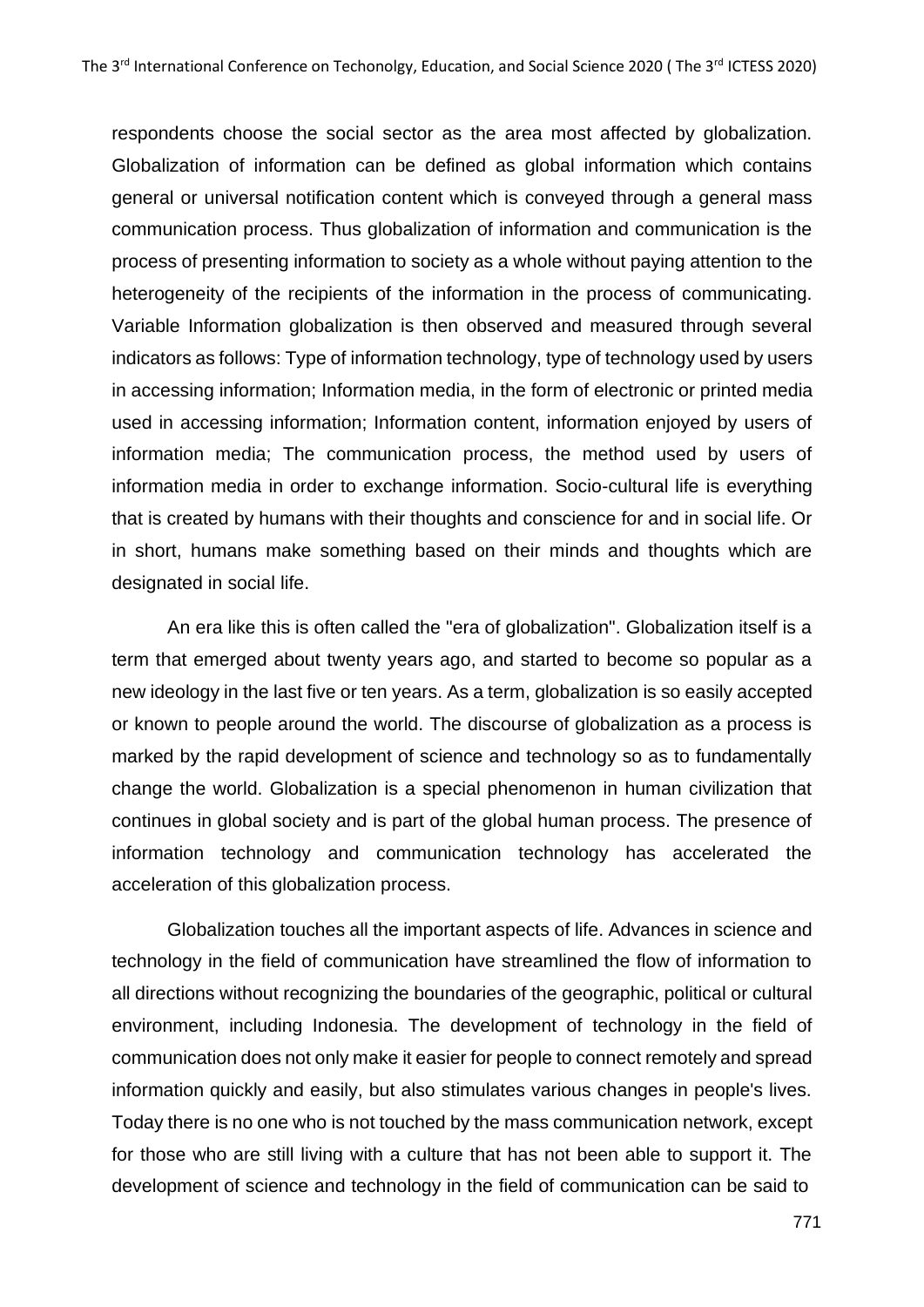have spurred Indonesian society. At this time, the Indonesian people are on their way to leave the traditional agricultural community culture towards Industry and trade culture, which in time they must try to answer the challenges faced to them, which is something that will sooner or later but will change according to the quality of the challenges called transformation.

Transformation is a process of total transfer from an old form or order to a new form or order that will be established. Transformation will change the form or order of traditional agrarian values into a modern - industrial value order or form. This will have a major impact on the traditional value system and the socio-cultural conditions of the supporting communities, and even change the nature of morality and personality, especially for the younger generation. Based on the research results, it shows that first, students or the younger generation are the users and connoisseurs of information media at the most. Second, the number of crimes, crimes, alcohol and promiscuity that occur among the younger generation today is also because they imitate the foreign culture they see in various information media. Third, the flow of globalization is so fast penetrating and affecting young people. The influence of globalization has made many young people lose their personalities. This is indicated by the symptoms that appear in the daily lives of young people today.

From the way they dress, many teenagers dress up like celebrities who tend to Western culture. They wear clothing that is minimal in material that shows body parts that should not be visible. Even though the way of dressing is clearly not in accordance with the existing culture. Not to forget their hairstyles were painted in various colors. Fourth, internet technology is a technology that provides unlimited information and can be accessed by anyone. What's more for young people the internet has become their daily meal. If used properly, it will certainly get useful benefits. But if not, it will incur losses. And nowadays, many students are using it improperly. For example, to open porn sites. Fifth, in terms of attitudes, many young people whose behavior are not polite and tend to be ignorant and do not care about the environment. Because globalization embraces freedom and openness that they do what they want. If the above influences are allowed, the morale of the younger generation will be damaged. Encouraged by this, it is deemed necessary to conduct research on the influence of globalization of information on the socio-cultural life of the younger generation.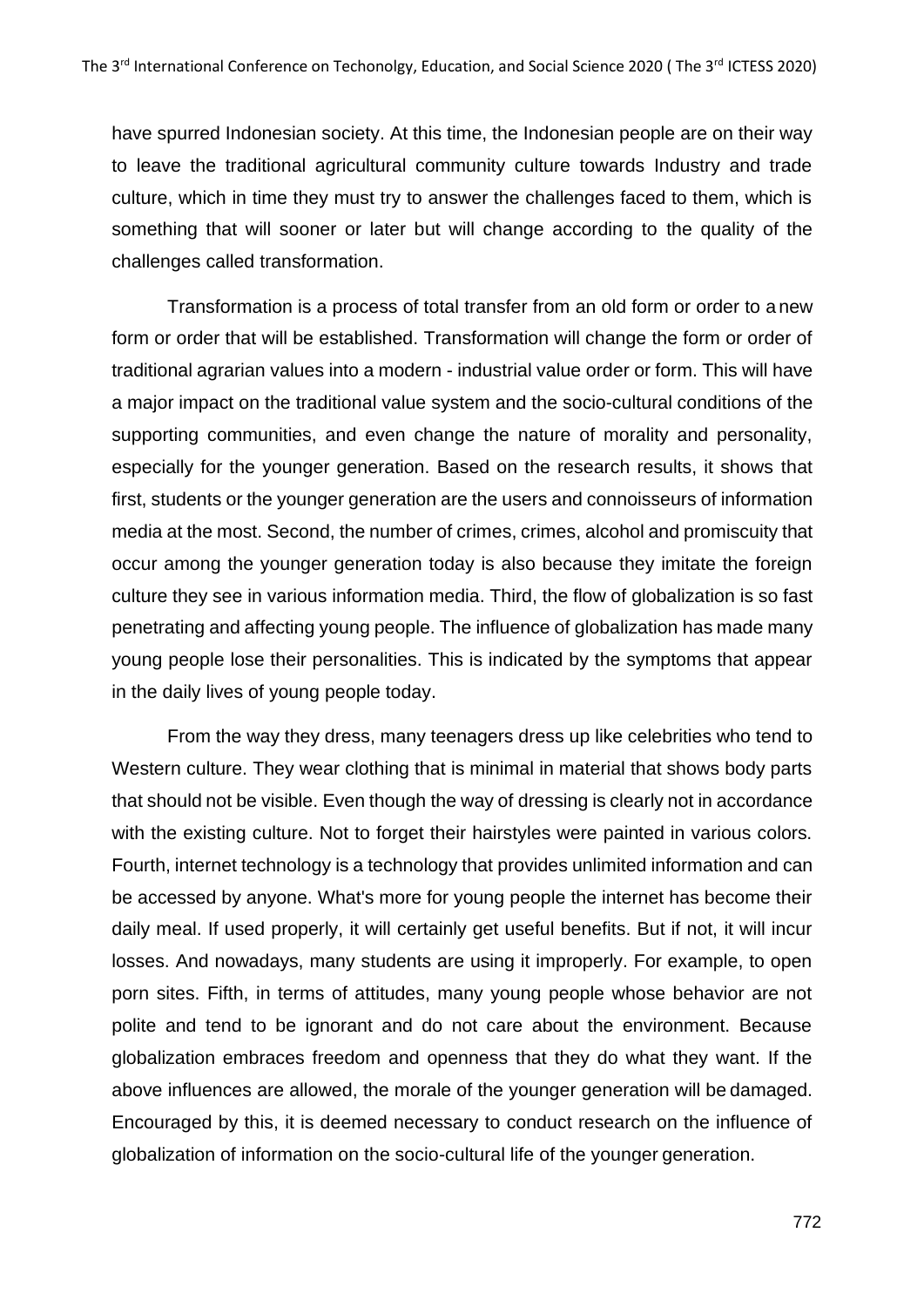#### **5.1Globalization and Local Culture**

The modern era began when entering the millennium era which was marked by the emergence of innovations in the telecommunications sector which had an impact on the fast pace of the times. Developments in the field of telecommunications and technology are ranked first in order to bring about changes in the social conditions of people in the world. With the development of telocommunication technology, it can be interpreted as the increasing loss of the distance that separates one individual from another, so that technology transfer and knowledge transfer will occur more quickly. The phenomenon of online shopping places (ollshop) or online motorcycle taxis has changed our paradigm towards the traditional market or ojek where the difference between the two is very clear.

The development of smartphones with a myriad of features and applications has changed the system of purchasing or transacting manually to fully electronic with the lure of convenience and speed, so many people have started to switch from a traditional buying and selling system to an online system. Modernization appears marked by the spread of the globalization system in which countries or individuals begin to cooperate with each other and the elimination of barriers or boundaries between countries. Most of the Indonesian people welcomed the development of technology in this era of globalization, although not a few had difficulty with the development of sophisticated technology today. The good response to the development of this globalization era is evidenced by the behavior of people who really like to use high-tech equipment.

(Harara 2016) In addition to the positive impacts that have occurred on the development of communication technology, in fact globalization also has a negative impact, namely the occurrence of social changes in society due to the influx of foreign countries and eliminating the original culture of a country. Every human society during its life is bound to undergo changes, whether fast changes or slow changes, limited changes or broad changes. Changes in society can be about social values, social norms, organizational behavior patterns, the composition of social institutions, power and authority, social interaction and so on. This change occurs as a result because society experiences a deep change process in the community. (Soekanto 2001, 259)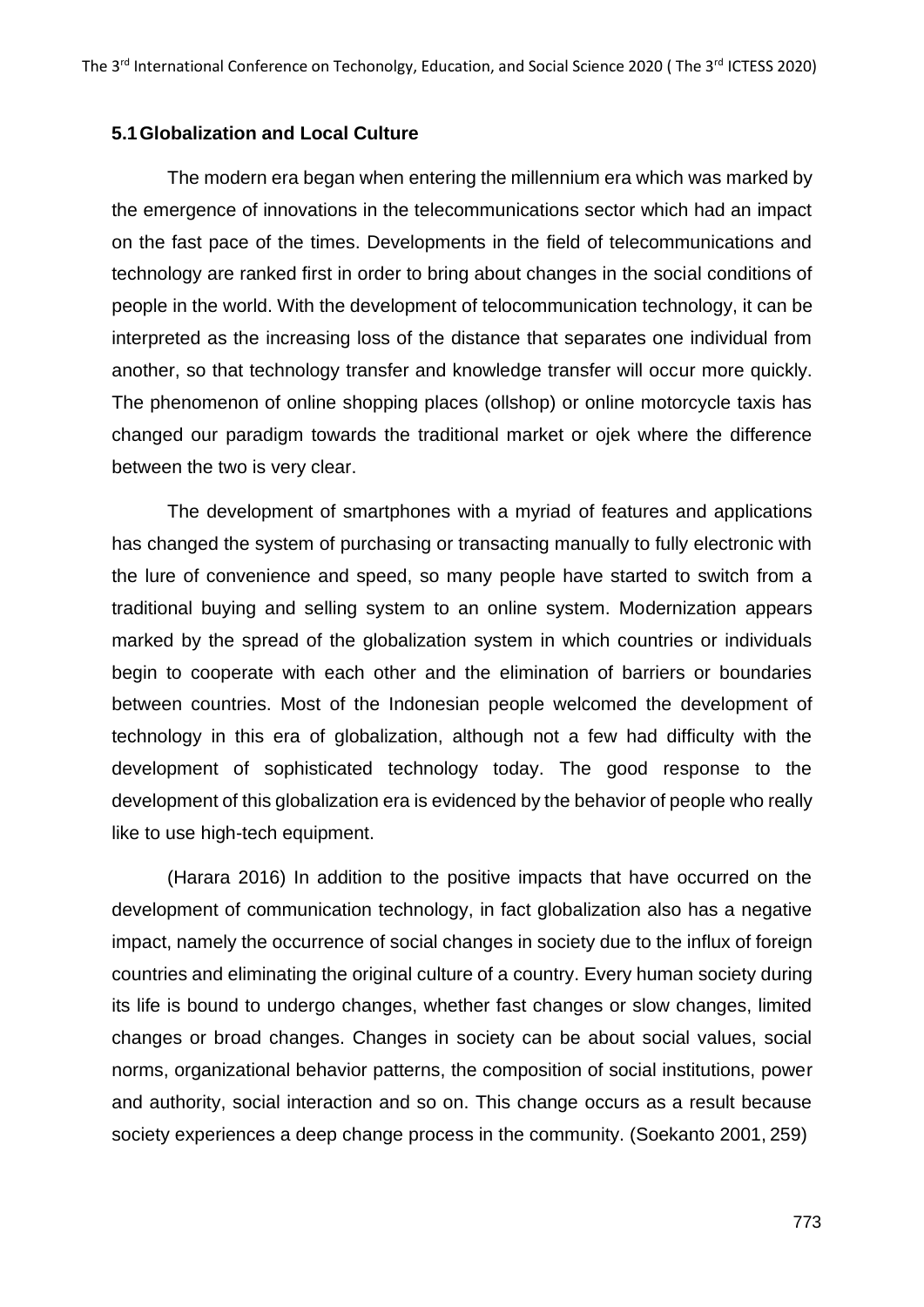One of the factors that underlie social change is new discoveries that can be differentiated in terms of discovery and invention. Discovery is the discovery of new cultural elements, either in the form of tools, or in the form of ideas created by an individual. Discovery will only become invention if the public has acknowledged, accepted and applied this new discovery. Like social media applications that have been applied and applied by the community. this is the relationship between modernization and globalization in the process of social change in society. (Harara 2016) If we look at the cases that have occurred in Indonesia, many of our young people always imitate foreign cultures such as the "harajuku" culture, namely the Japanese-looking culture or the drinking-drinking culture which is western culture or culture. Therefore, in accordance with the above background, it is very interesting if we discuss the effect of modernization on the moral degradation of the nation's generation and examine how a new generation is formed.

Local culture that lives in the community is usually born from the spiritual encouragement of the community and local rites that are spiritually and materially very important for the social life of a village community environment. Local culture has a very close relationship with the community in an environment with all natural conditions in that environment. He is shown in various traditional ceremonies of a village, cleaning the village, for example, to honor the spirits of the ancestors as guardians of the village. The purpose of the ceremony is for the village to be blessed with welfare by the watchman. Regardless of this belief, ceremonies carried out by cleaning the village produce good environmental impacts. If the village is clean from any waste, the flow which functions to flow the rice fields will run smoothly. The village environment will be clean and healthy so that the harvest will be good.

The local culture displayed in these traditional ceremonies has a very important function. To encourage solidarity to the community in order to unite their intentions, wishes and feelings in carrying out the ceremony. Local culture as well as other art has historically always had a contextual atmosphere, where art cannot be seen without a certain function for some people of each culture. It seems that the traditional ceremonies and local cultures which are integrated into the environmental culture are not only an expression of spirituality but also contain a culture in order to direct the community to care, care for and preserve the natural environment. In fact, it is very likely that the spiritual foundation instilled by the ancestors was intended as an effort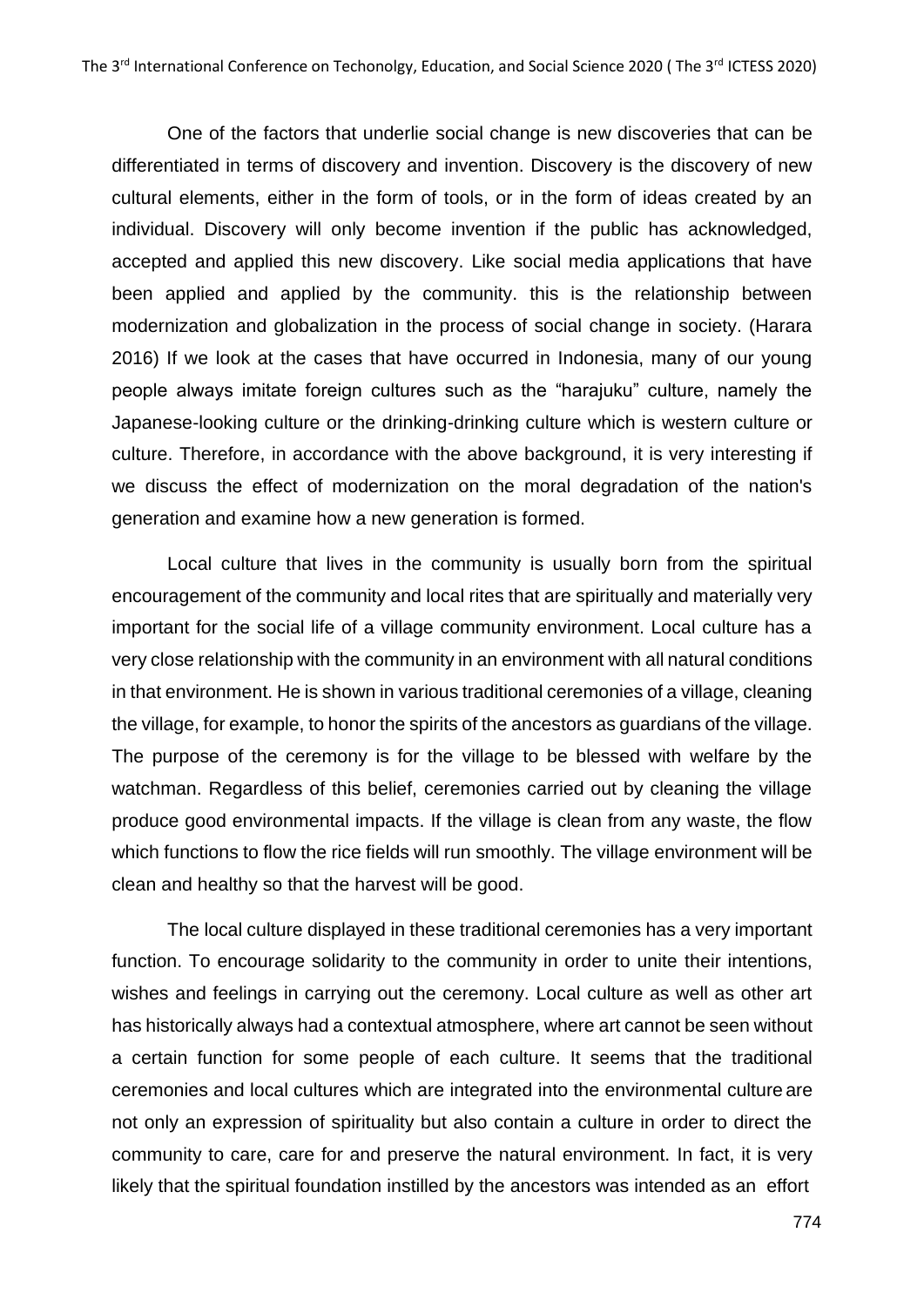to preserve the natural environment that would maintain stability, health, the environment, and encourage human behavior in responding to life and the environment. This cultural attitude becomes intact when efforts to improve the quality of life in economic and technological systems do not disturb the harmony between human life and the life of the universe.

### **5.2Globalization and Information Technology**

The use of technology is no longer a strange thing in the era of globalization. Including in the world of education, as the birthplace of technology, it is only natural that education also uses technology to facilitate the implementation of learning. From here, came the term educational technology. Educational technology is a systemic method for planning, using, and assessing all teaching and learning activities by paying attention to both technical and human resources and the interaction between the two, so as to obtain a more effective form of education (Big Indonesian Dictionary). Meanwhile, according to Yusuf (2012) educational technology is a systemic process in helping solve learning problems. This opinion is in line with Muffoletto's opinion (in Selwyn, 2011) which states that educational technology is not about devices, machines, computers or other artifacts, but rather is about systems and processes that lead to the desired results. From some of the opinions above, it can be said that educational technology is a system that is used to support learning so that the desired results are achieved.

### 1) Technology Implementation in Education in the Globalization Era

Based on the definition of educational technology above, it can be said that technology is used to support the success of learning. Here are some examples of technology implementation in education. a. Learning Media The word media is the plural form of the word medium. Medium can be defined as an intermediary or introduction to communication from sender to receiver (Heinich et.al, 2002). Meanwhile, learning media is something that can be used to transmit messages (learning materials), so that it can stimulate students' attention, interests, thoughts, and feelings in learning activities to achieve learning goals (Santyasa, 2007).

The use of technology as a medium of learning is familiar, ranging from very simple technology to sophisticated technology. Technology can be used to attract students' interest in learning so that learning becomes more effective and efficient.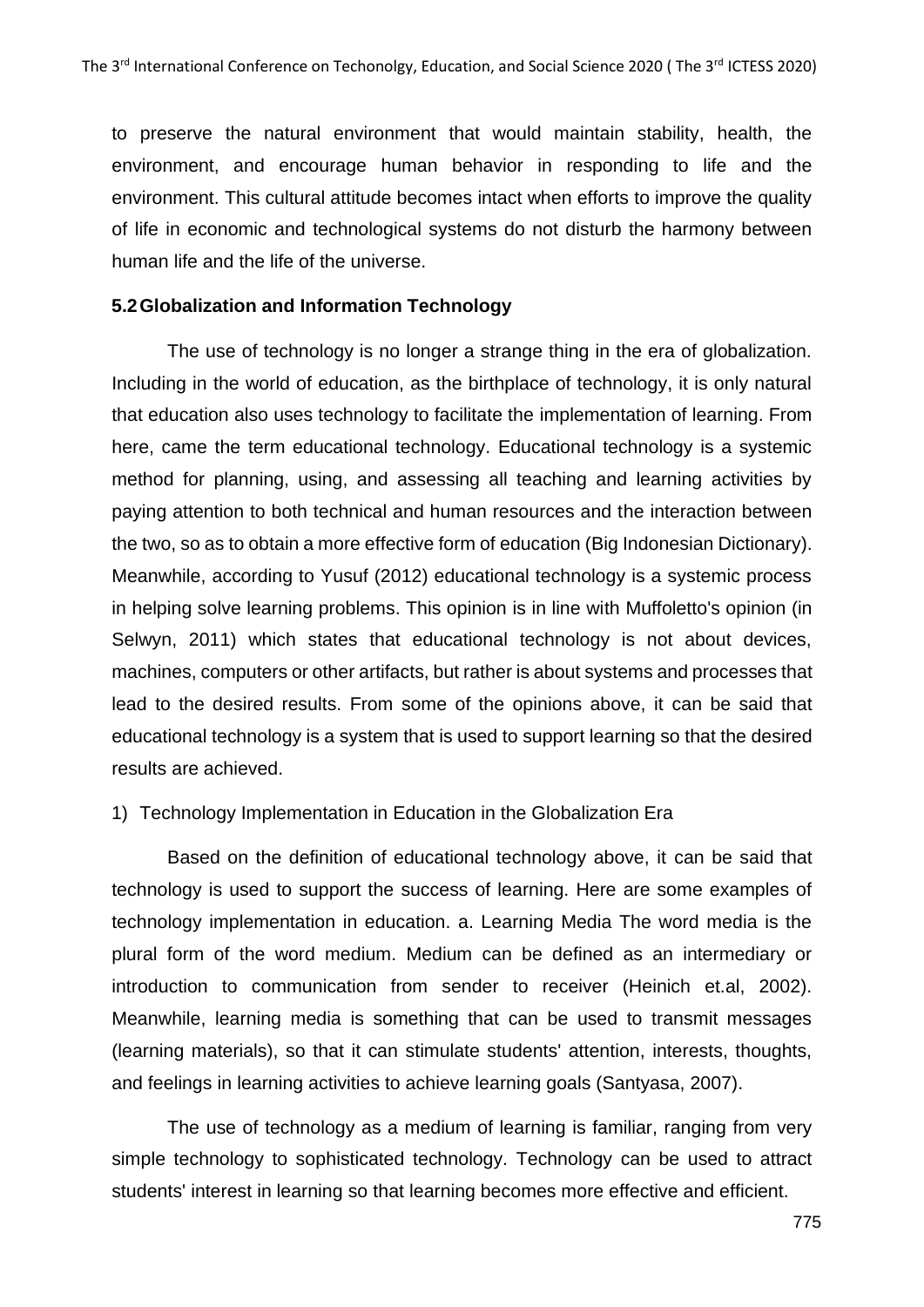The development of science has brought technology into the digital world. According to Selwyn (2011), the use of digital technology has a role in supporting and improving learners' cognitive processes and thinking skills. One example of digital technology is the internet. The internet can allow teachers to present lessons to be more attractive to students. Currently internet-based learning, such as web-learning, e-learning or online learning (distance learning) has been widely practiced. These lessons use the internet as a medium. In addition to learning being more flexible in terms of time, place and age, students can also freely access the information needed in learning. Because learning becomes more individual, it can improve the cognitive processes of students and their thinking skills.

Other examples of the use of technology as learning media are radio, television, video which can be used to facilitate the different learning styles of students and also attract students to be more motivated in learning. The use of interactive presentation devices such as electronic whiteboards can make learning materials more attractive to students. b. Administrative tools Technology can also be used as an administrative tool. As said by Selwyn (2011), one of the benefits of digital technology is as an improvement in the organizational effectiveness of educational institutions. By using computers, as a product of digital technology, educational institutions can more easily manage administrative data, including student data, teacher data, and school data itself. c. Learning Resources Selwyn (2011) said digital technology can help teachers to produce learning materials and allow them to spend time with students. With the availability of computers, teachers can compile learning plans and materials needed by students to learn. In addition, the availability of the internet also allows students to access information easily from different sources.

Currently, by using digital technology, many students find it easy to learn. the availability of e-books is one of these conveniences. Students do not need to buy books in stores to get learning resources. Students only need to download e-books that are widely available on the internet.

#### 2) Issues in Educational Technology

Technology in its development, of course, brings changes in everyday life, including changes in education. There are several debates related to the use of technology in education. First, technology can enhance learning. One of the uses of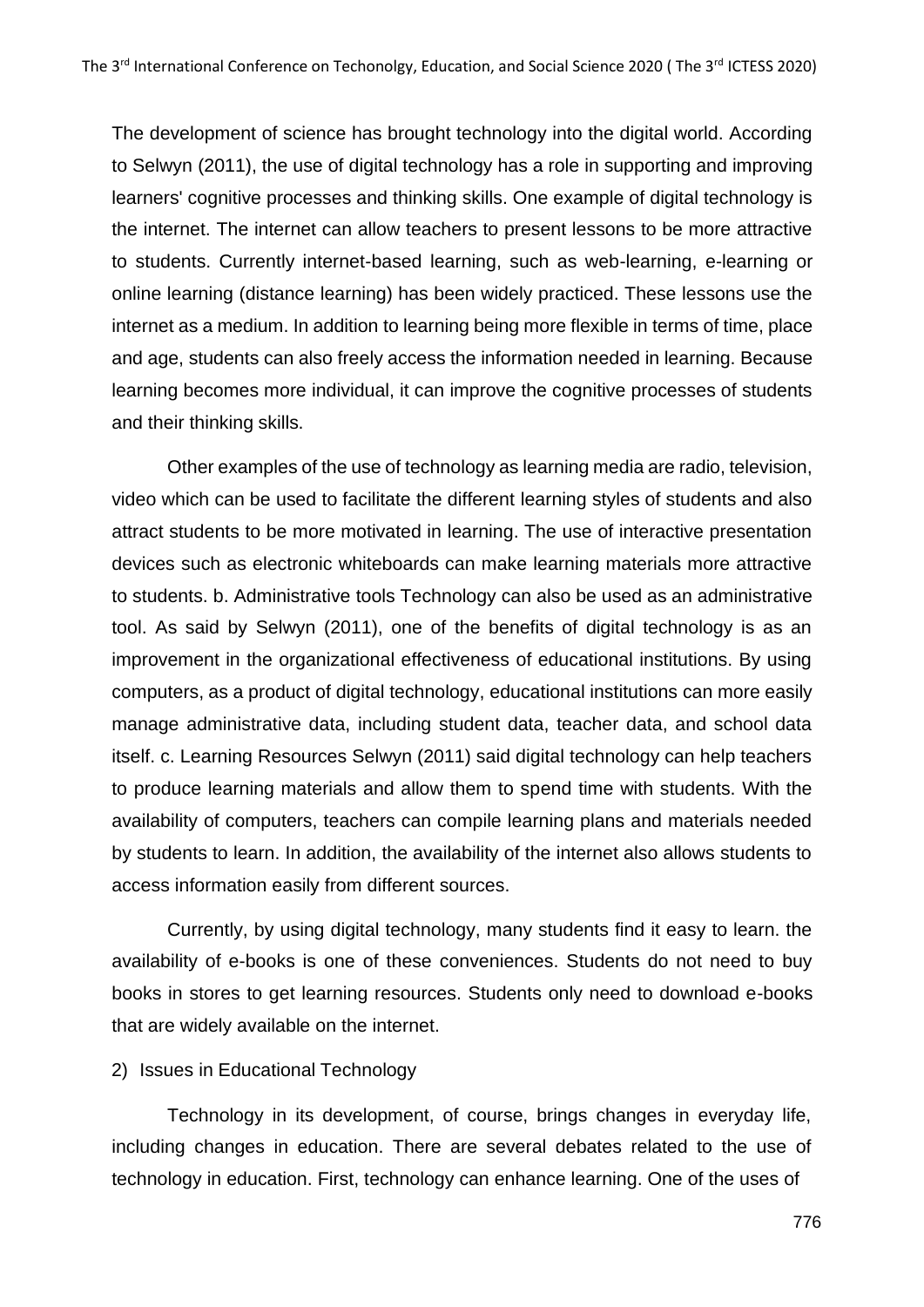technology in learning is as a learning medium, such as interactive multimedia. According to Heinich et al (2002) interactive multimedia is a medium consisting of images, sounds, and video materials that are presented under computer control for students, so that students not only see pictures and hear sounds but also make active responses. This response affects the speed and order of presentation of learning material. Several studies such as that conducted by Rahayuningrum (tt) and Izzudin (2013) state that the use of interactive multimedia can improve learning which is marked by increasing student learning outcomes.

However, on the other hand, if the use of technology is not in accordance with what is needed in learning, or there is no teacher control over the use of technology during learning, the technology can backfire. A number of separate quasi-experimental studies in Israeli, German, Dutch and Columbia high schools all reported no or even negative influence between levels of computer use and eventual learning outcomes (Angrist and Lavy, 2002, Lauven et al. 2003, Fuchs and Woessmann, 2004, Barrera-Osorio and Linden, 2009 in Selwyn, 2011). The second issue is technology can make education better. As stated earlier, if technology can improve learning, technology will also make education better. However, technology such as computers can also make social inequalities more visible. For students who already understand and are accustomed to operating computers, they can easily use them to support learning so as to get maximum learning outcomes.

Meanwhile, for students who are not familiar with computers and cannot operate them, their learning will focus on how to operate computers, not on the material they should be learning. This can reduce learning outcomes. The third issue is technology can replace teachers. With digital technology, learning can be done anywhere, anytime and at any age. The Internet provides a lot of information from various sources that can be easily accessed by students to expand their knowledge of a learning material. Some teachers who implement web-based learning also ask their students to find information needed for learning on the internet independently. This opinion is what strengthens the statement that technology can replace teachers. It is true that the internet provides all the information needed by students about a material, but not all information presented on the internet can replace the learning experience of students with teachers.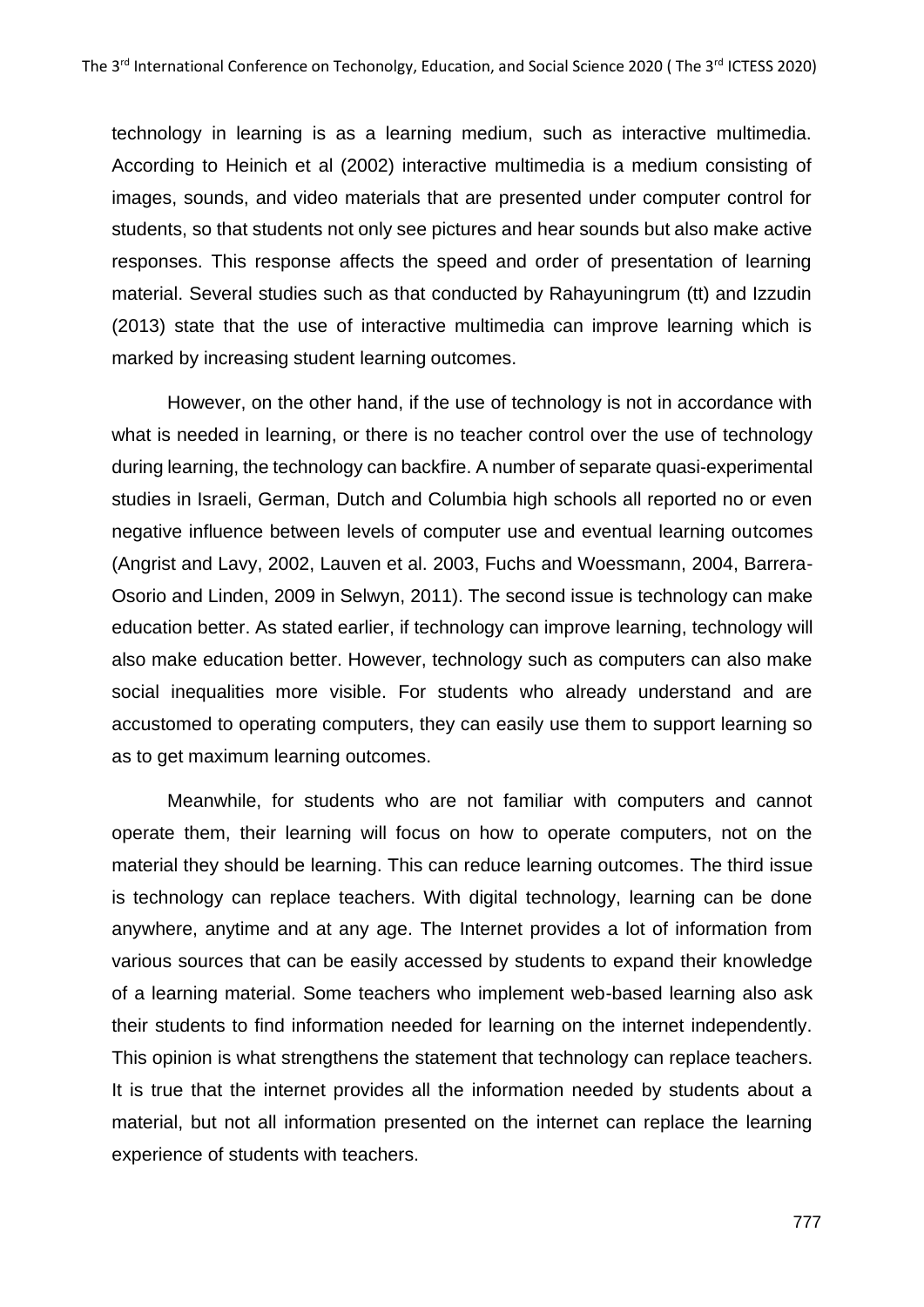There are several learning materials that directly involve the teacher's role as a role model or as a guide, such as ethics and speech materials, which the internet cannot do. The fourth issue is that technology can replace schools. The existence of internet technology can be used for distance learning, namely learning through telecommunications (Heinich et al, 2002). In this distance learning, it does not require students to sit in regular classes. Students can take part in learning anywhere and anytime, so learning becomes more flexible. Distance learning is a solution if students and teachers cannot meet face to face directly due to limited time and space. However, on the other hand distance learning can cause students to become more individualistic. In addition, speaking and social skills will not be obtained from distance learning. Therefore, the use of technology in education can indeed facilitate the course of an education, but technology may not necessarily solve all problems related to education such as social learning.

#### 3) Impact of Technology in Education in Indonesia

The development of increasingly sophisticated technology is certainly followed by several impacts, both positive and negative impacts. There are many opinions regarding the use of technology in education. Nicholas Gane (in Selwyn, 2011) argues that internet technology is directly related to changing patterns of everyday life, including how to work, access and exchange information, shop, meet people, and maintain and regulate existing social relationships. The internet makes it easy for a person to communicate without being limited by time and space. With the internet, one can also study or take distance education easily. However, it cannot be denied that this can change the social order in society, such as changing a person to become more individualistic and apathetic to their surroundings. Selwyn (2011) says that technology has done more than simply 'add to' existing social arrangements; technology has radically changed the three main areas of social life, the sphere of production, consumption and communication. In the world of education, one of the skills learned is speaking and communication skills.

If learning is done via the internet or interactive media, then the students' skills in communicating will be reduced, because they only interact with machines. Clark (in Selwyn, 2011) says that technology is only a vehicle for delivering teaching and therefore is no more likely to influence student learning or achievement than as a truck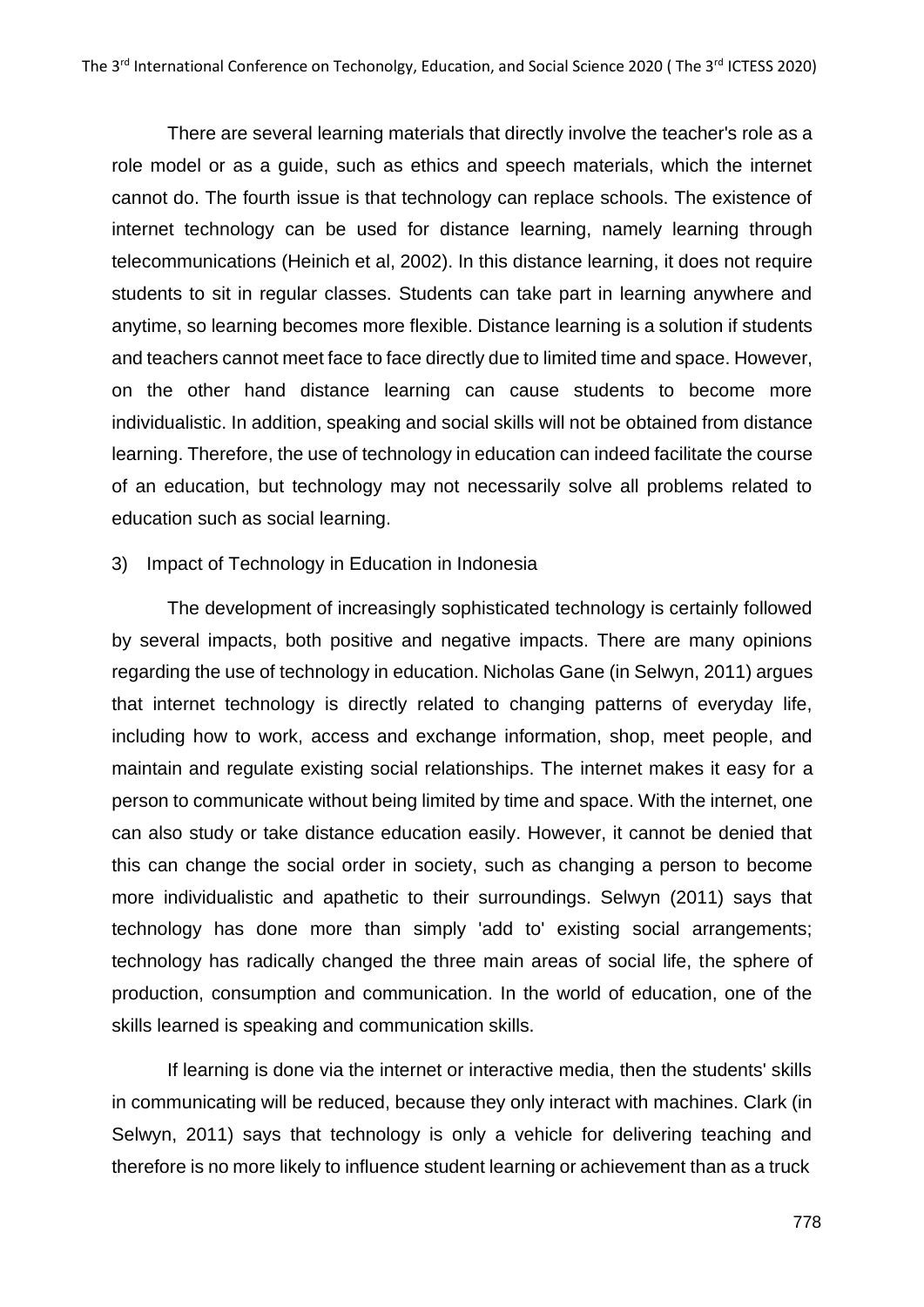that presents all the needs to improve nutrition. Thus, technology in education is only in the position of the media or intermediaries to achieve the learning objectives expected by an educational institution. Students who can make good use of technology to increase their knowledge and skills will get good achievements. Conversely, if students do not know how to use technology to increase their knowledge and skills, then they will not get good achievements, even technology can negatively affect these students. But on the other hand, Clark (in Selwyn, 2011) acknowledges that there are significant economic benefits that can be obtained from using technology to convey learning, namely the benefits of time, cost, logistics and other institutional problems.

One example of the positive impact of technology in education is the implementation of distance education. Distance education overcomes differences in time, geography and cost. So that students who have geographic limitations, such as a place to live far from educational institutions so that it requires a large amount of money and a long time to visit them, will still receive education like education which is carried out regularly. Regulations regarding distance education are also regulated in article 31 of Law No.20 of 2003 concerning the national education system.

### **5.3Globalization and Education**

Education is a conscious and planned effort to create an atmosphere of learning and the learning process so that students actively develop their potential to have religious spiritual strength, self-control, personality, intelligence, noble character, and skills needed by themselves, society, nation and state (UU No.20 of 2003 article 1: 1). The government provides education aimed at educating the nation's life. Intelligence is needed by everyone to face the times that have entered the era of globalization. According to Grew (in Nikolopoulou 2010: 28) globalization is broadly understood as stretching social, political and economic activities across borders so that events, decisions and activities that take place in a place or region have an important meaning for society as a whole.

Then the broad understanding of globalization is the process of growth of developed countries (America, Europe and Japan) carrying out massive expansion, then trying to dominate the world with the strength of technology, science, politics, culture, military and economy. In the economic field, economic globalization means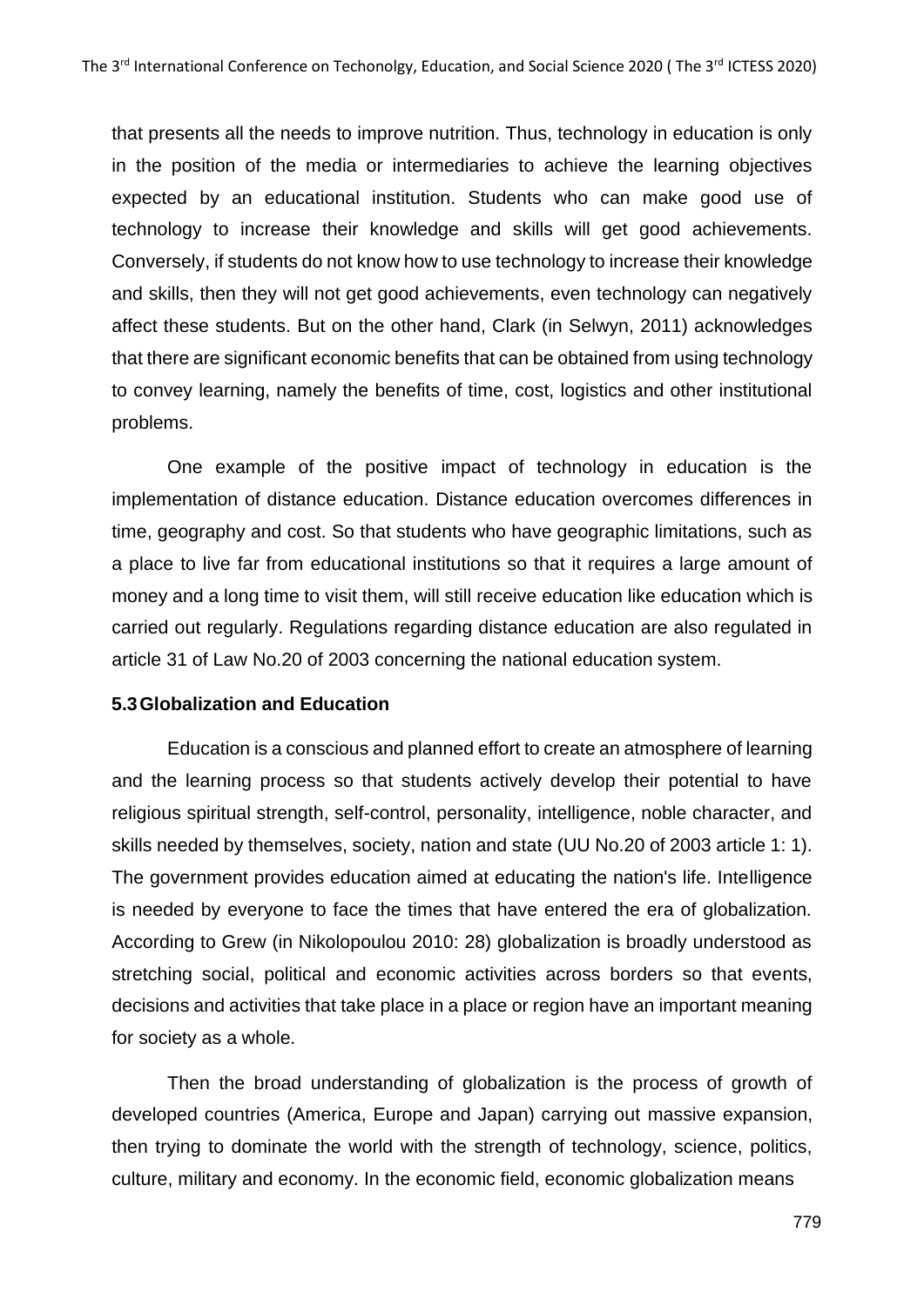the integration of the national economy into the world or global economy. When linked in the field of education, globalization of education means the integration of national education into world education. When studied further, globalization has had an impact on developing countries that have just been released from the shackles of colonialism, both positive and negative. The positive effect of globalization is to help / encourage new developing countries to advance technically and become more prosperous materially.

Meanwhile, the negative effect was the emergence of a very powerful technocracy, supported by modern technical tools and sophisticated weapons. A systems approach needs to be used in explaining education, because in the current global era the world of education has developed in such a way as to become a matter of concern. Toffler (1992: 4) states that schools or educational institutions in the future must direct their students to learn how to learn (learn how to learn). Blindness in the global era is the inability to learn. The main characteristic of the future Indonesian people is a human being who educates himself throughout life and an open learning society but has a solid outlook on life. So students must be provided with background information that has a multiplier impact on their learning so that it can provide great motivation to read and learn information from various sources.

#### Educational Challenges in the Globalization Era

Nowadays globalization has started to become an actual problem in education. Some of the challenges of education in the first era of globalization are the quality of education. The problems of globalization in the field of education are mainly related to educational output. As is known, in the current era of globalization there has been a paradigm shift about the advantages of a country, from comparative advantage (comperative adventage) to competitive advantage (competitive advantage). Comparative excellence rests on the wealth of natural resources, while competitive advantage rests on the possession of quality human resources (HR) which means that in the context of this paradigm shift of excellence, national education will face a very high competitive situation, because it has to deal with the power of global education.

Second, professionalism of education personnel. One of the important components in educational activities and the learning process is the educator or teacher. Even though technological advances have provided various kinds of tools to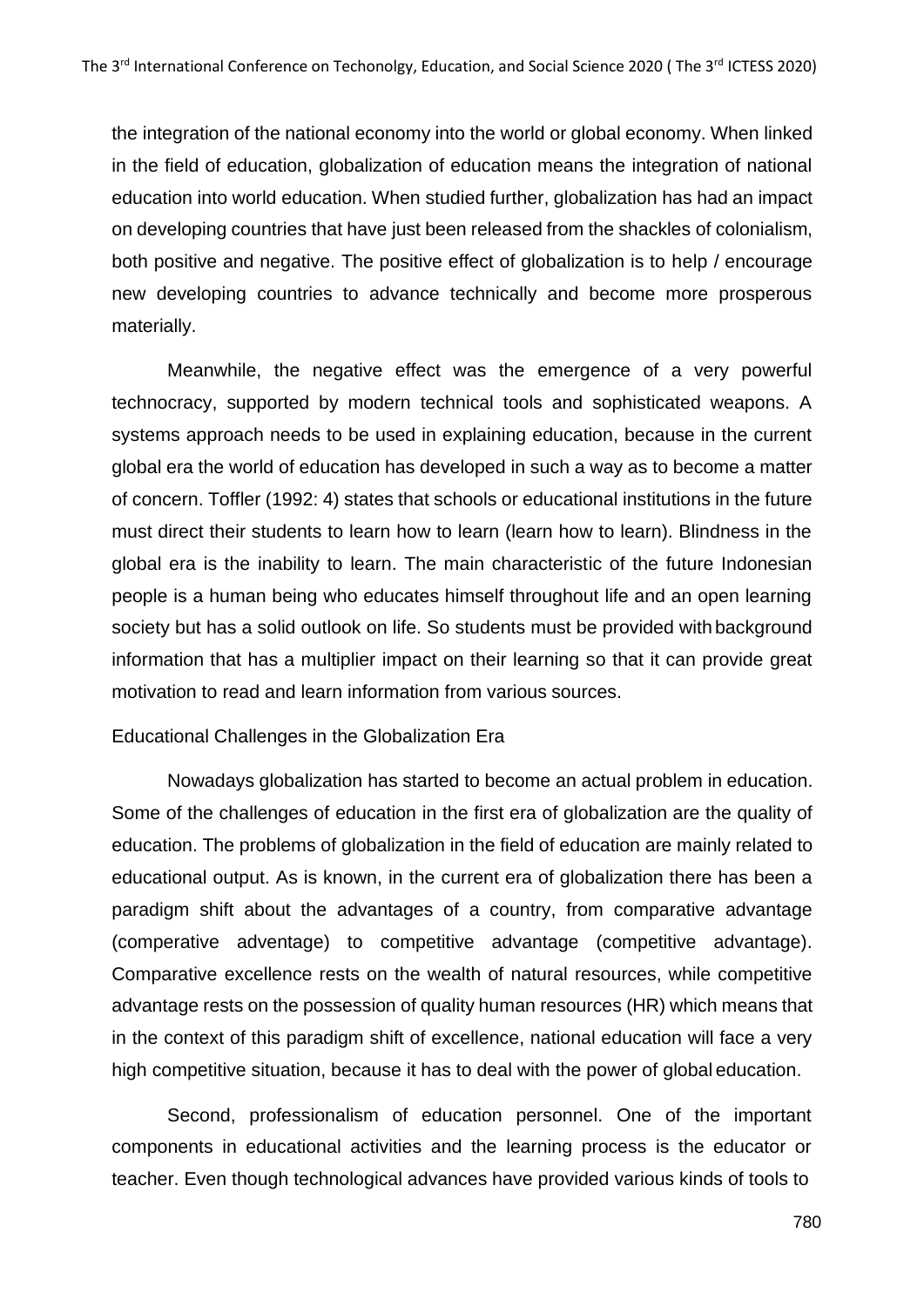increase the effectiveness of the learning process, the teacher's position cannot be completely replaced. This means that teachers are an important variable for the success of education. Third, culture or acculturation. A cultural development in today's modern era cannot avoid the influence of the culture of other nations. This condition causes the emergence of the process of acculturation, namely the exchange and mingling of one culture with another. From here there is a challenge for education, namely the existence of this acculturation, it will easily enter negative influences on children's culture, morals and morals. Therefore, this is a challenge for education to filter incoming cultures so that they are not negatively affected by the entry of foreign cultures.

Fourth, learning strategies. The era of globalization today has a very significant influence on learning patterns that are able to empower students. Global demands have changed the learning paradigm from the traditional learning paradigm to the modern learning paradigm, but in fact it shows the practice of learning applies more traditional learning strategies than new learning. This seems to be closely related to the low level of teacher professionalism. Fifth, management improvement. The improvement of education management and school management is directed towards empowering educational institutions and schools as the leading implementation units in teaching and learning activities in schools.

Sixth, access to education. One of the government policies in the field of education is the implementation of compulsory 9-year basic education which is now leading to the 12-year compulsory education. The successful implementation of this policy has a strategic impact as an effort to improve the quality of Indonesia's human resources. Seventh, progress in science and technology. As we have all realized that the positive impact of technological advances up to now is facilitative. Technology offers an increasingly diverse range of relaxation and serenity.

# **6. CONCLUSION AND SUGGESTION**

# **5.1 Conclusion**

1) Local culture that lives in the community is usually born from the spiritual encouragement of the community and local rites which are spiritually and materially very important for the social life of a village community. Local culture has a very close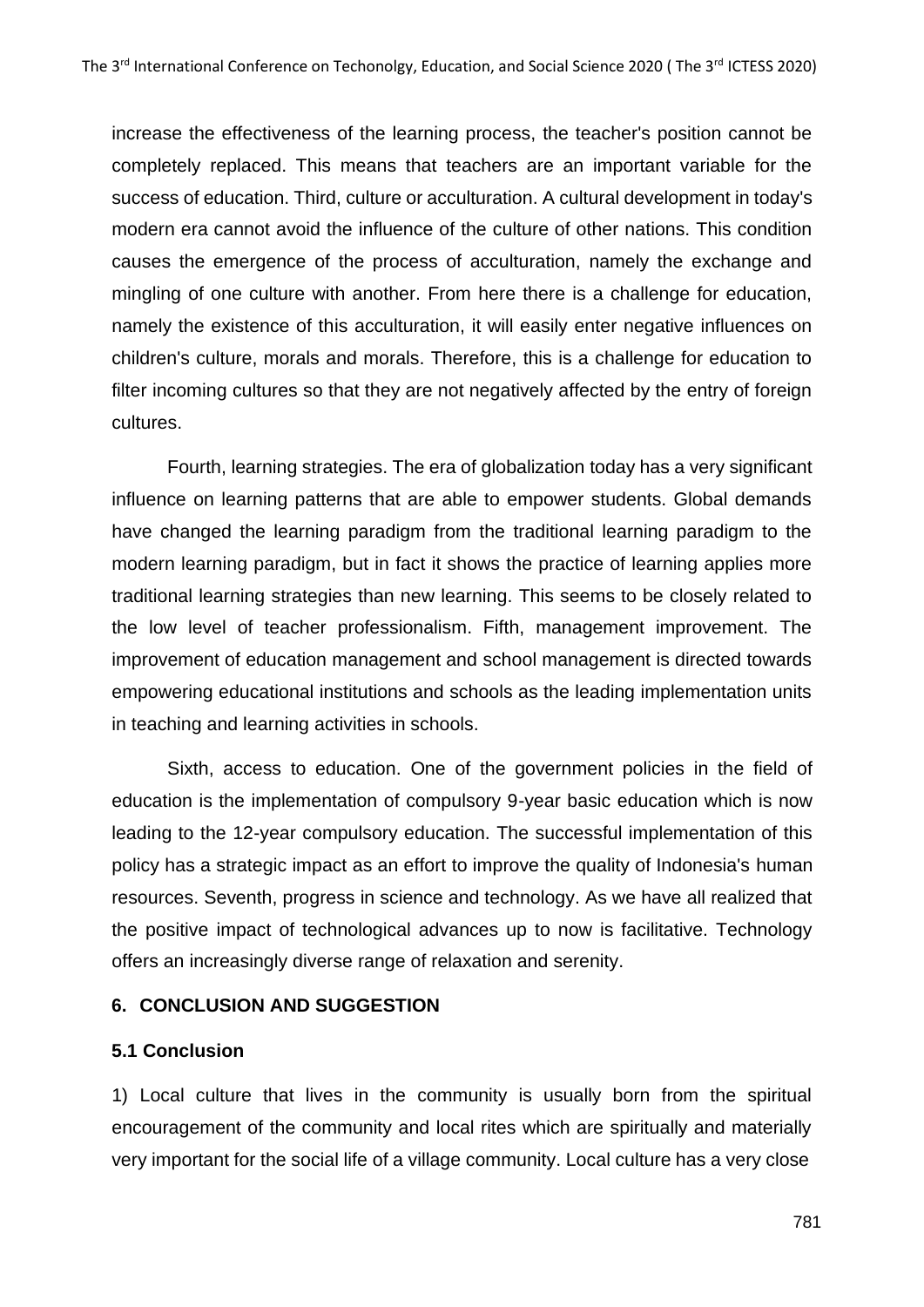relationship with the community in an environment with all natural conditions in that environment.

2) Education in the era of globalization means the integration of national education into world education. Students must be equipped with adequate competencies so that students exist in a highly competitive global era. There are several problems and challenges facing the world of education in the era of globalization, including the quality of education, professionalism of education personnel, culture (acculturation), learning strategies, challenges of management improvement, and challenges of advancing science and technology.

3) Technology in the world of education is a system that is used to support learning so that the desired results are achieved. The implementation of technology in education in Indonesia means that technology can be used as a learning medium, administrative tool, and learning resource.

4) The impact of technology on education in Indonesia, apart from having a positive impact, also has a negative impact. The positive impact is to be more efficient in terms of time, cost, logistics and other institutional issues. Meanwhile, the negative impact is that technology can change social life.

# **5.2 Suggestion**

Discussions in previous chapters, we will become more aware of how globalization affects culture, information technology, and education, but in fact there are bad effects that accompany it. To be able to ward off the bad effects of globalization is to first provide direction to young people to use technology wisely, especially the internet. Second, the filter based on the oriental culture filter and the religious filter. Third, provide additional lessons on Indonesian diversity and culture to schools. By giving these three suggestions, we will date the cultures that enter Indonesia such as the culture of hedonism as much as possible. All the efforts that we have carried out, in fact, we cannot stem the flow of globalization, but certainly we can fight the bad effects of globalization for a better generation of national moral.